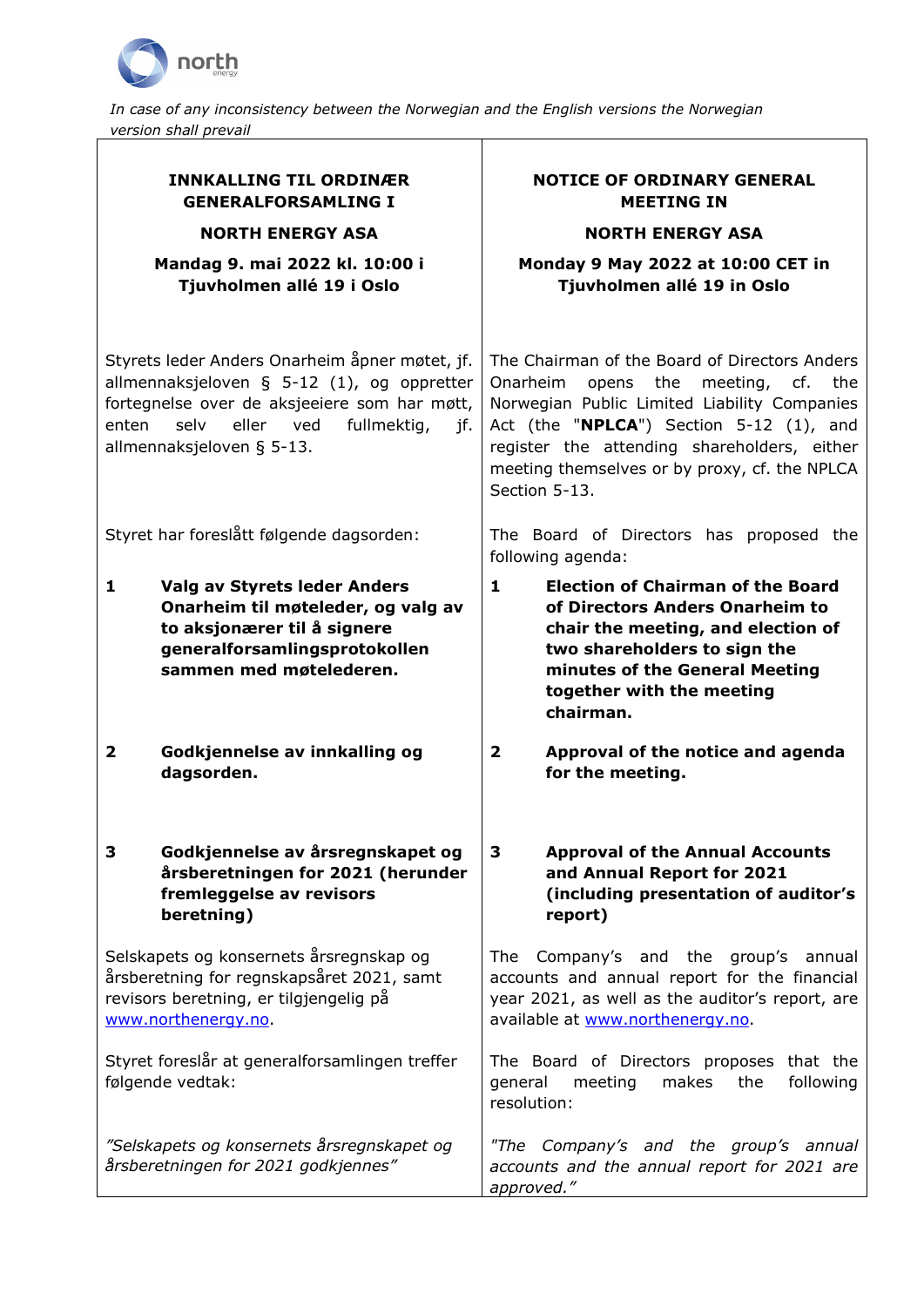| Redegjørelse for foretaksstyring<br>4<br>etter regnskapsloven § 3-3b                                                                                                                                                                                                                                                                                                                                                                                          | <b>Statement on corporate</b><br>4<br>governance in accordance with<br>section 3-3b of the Norwegian<br><b>Accounting Act</b>                                                                                                                                                                                                                                                                                                                                                                                       |
|---------------------------------------------------------------------------------------------------------------------------------------------------------------------------------------------------------------------------------------------------------------------------------------------------------------------------------------------------------------------------------------------------------------------------------------------------------------|---------------------------------------------------------------------------------------------------------------------------------------------------------------------------------------------------------------------------------------------------------------------------------------------------------------------------------------------------------------------------------------------------------------------------------------------------------------------------------------------------------------------|
| Det følger av allmennaksjeloven § 5-6 (4) at<br>generalforsamlingen<br>skal<br>behandle<br>redegjørelse for foretaksstyring som er avgitt i<br>henhold til regnskapsloven § 3-3b. Styrets<br>leder vil redegjøre for hovedinnholdet i<br>redegjørelsen på generalforsamlingen. Det skal<br>avgis stemme<br>over<br>redegjørelsen.<br>ikke<br>Redegjørelsen er inntatt i årsberetningen for<br>рå<br>2021,<br>tilgjengelig<br>som<br>er<br>www.northenergy.no. | Pursuant to Section 5-6 (4) of the NPLCA, the<br>General Meeting shall consider the statement<br>on corporate governance made in accordance<br>with Section 3-3b of the Norwegian Accounting<br>Act. The Chairman of the Board of Directors will<br>give an account for the main contents of the<br>statement at the General Meeting. The<br>statement will not be subject to a cast of vote.<br>The statement is included in the Company's<br>Annual Report for 2021, which is available at<br>www.northenergy.no. |
| Godkjennelse av godtgjørelse til<br>5<br>revisor                                                                                                                                                                                                                                                                                                                                                                                                              | 5<br>Approval of the auditor's fee                                                                                                                                                                                                                                                                                                                                                                                                                                                                                  |
| Styret foreslår honorar til revisor på NOK<br>313.000 for revisjon av Selskapet. Note 6 til<br>morselskapets årsregnskap og note 6 til<br>konsernregnskapet inneholder<br>ytterligere<br>informasjon.                                                                                                                                                                                                                                                         | The Board of Directors proposes a fee of NOK<br>313,000 to the auditor as audit fee for the<br>Company. Note 6 to the Parent Company<br>Financial Statements and note 6 to the Group's<br>Consolidated Financial Statements provide<br>further details.                                                                                                                                                                                                                                                             |
| Godtgjørelse til styremedlemmer<br>6                                                                                                                                                                                                                                                                                                                                                                                                                          | <b>Remuneration to the Board of</b><br>6<br><b>Directors</b>                                                                                                                                                                                                                                                                                                                                                                                                                                                        |
| valgkomiteens<br>forslag<br>vises til<br>Det<br>om<br>godtgjørelse til styrets medlemmer, som er<br>tilgjengelig på www.northenergy.no.                                                                                                                                                                                                                                                                                                                       | Reference is<br>made<br>to the<br>nomination<br>committee's proposal for remuneration to the<br>Board of Directors, which is available at<br>www.northenergy.no.                                                                                                                                                                                                                                                                                                                                                    |
| Godtgjørelse til valgkomiteen<br>7                                                                                                                                                                                                                                                                                                                                                                                                                            | $\overline{\mathbf{z}}$<br><b>Compensation to the members of</b><br>the nomination committee                                                                                                                                                                                                                                                                                                                                                                                                                        |
| vises til valgkomiteens forslag<br>Det<br>om<br>fastsettelse av honorar til valgkomiteen, som er<br>tilgjengelig på www.northenergy.no.                                                                                                                                                                                                                                                                                                                       | Reference<br>is<br>made<br>the<br>nomination<br>to<br>committee's proposal for compensation to the<br>nomination committee, which is available at<br>www.northenergy.no.                                                                                                                                                                                                                                                                                                                                            |
| Valg av styremedlemmer<br>8                                                                                                                                                                                                                                                                                                                                                                                                                                   | <b>Election of board members</b><br>8                                                                                                                                                                                                                                                                                                                                                                                                                                                                               |
| Det vises til valgkomiteens forslag om valg av<br>styremedlemmer, som<br>er tilgjengelig<br>рă<br>www.northenergy.no.                                                                                                                                                                                                                                                                                                                                         | Reference<br>made<br>the<br>nomination<br>is.<br>to<br>committee's proposal regarding election of<br>board members, which is available<br>at<br>www.northenergy.no.                                                                                                                                                                                                                                                                                                                                                 |

2/8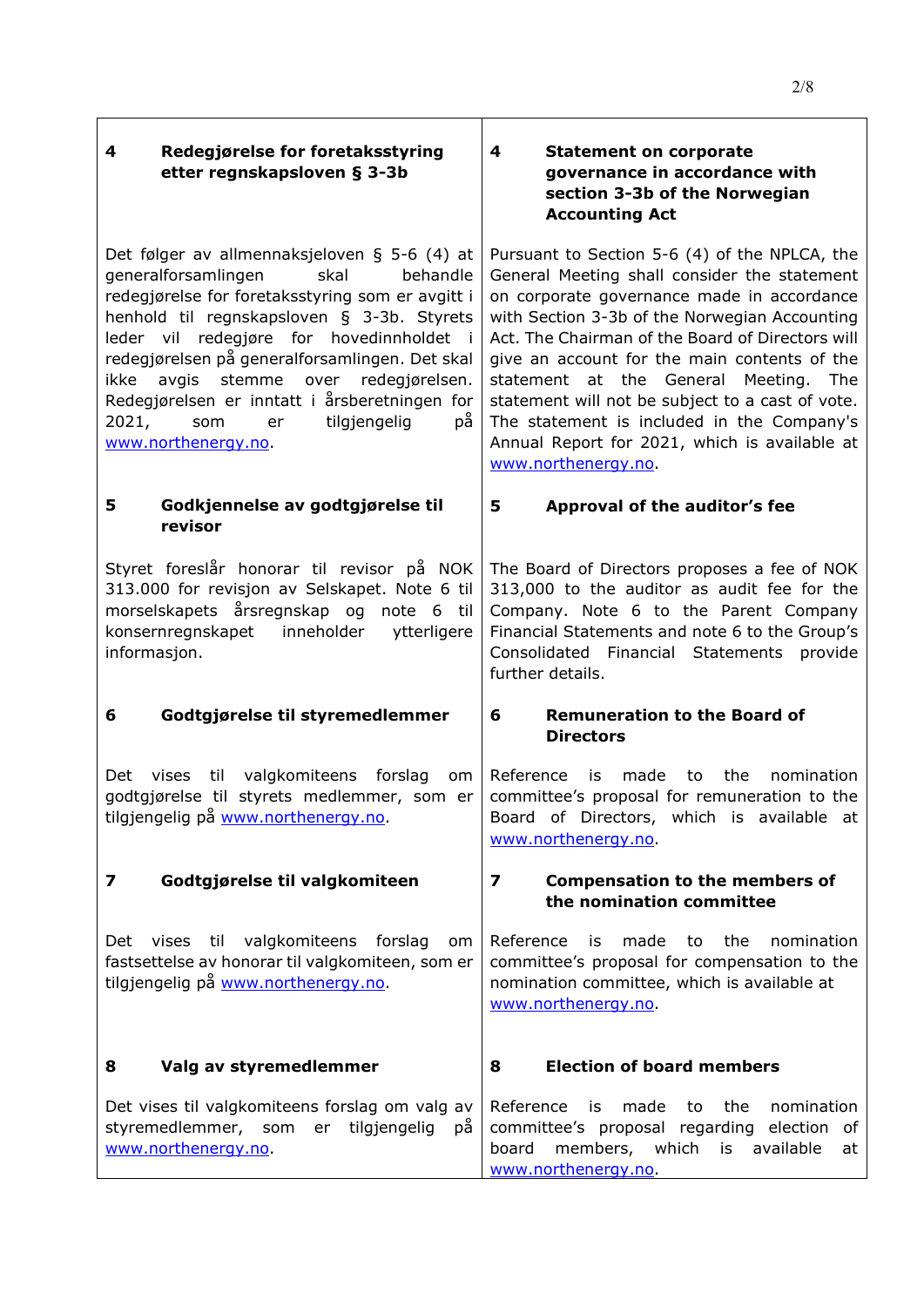| 9  | Valg av medlemmer til<br>valgkomiteen                                                                                                                                                                             | 9<br><b>Election of members to the</b><br>nomination committee                                                                                                                                                                                                                                      |
|----|-------------------------------------------------------------------------------------------------------------------------------------------------------------------------------------------------------------------|-----------------------------------------------------------------------------------------------------------------------------------------------------------------------------------------------------------------------------------------------------------------------------------------------------|
|    | Det vises til valgkomiteens forslag om valg av<br>medlemmer til valgkomiteen, som er<br>tilgjengelig på www.northenergy.no.                                                                                       | Reference is made to the nomination<br>committee's proposal regarding election of<br>members to the nomination committee, which<br>is available at www.northenergy.no.                                                                                                                              |
| 10 | Retningslinjer for godtgjørelse til<br>ledende personer                                                                                                                                                           | 10<br><b>Guidelines on remuneration for</b><br>executive personnel                                                                                                                                                                                                                                  |
|    | Styret viser til allmennaksjelovens § 6-16a og<br>krav til retningslinjer for godtgjørelse for<br>ledende personer. Oppdaterte retningslinjer er<br>gjeldende fra 2022 er tilgjengelig på<br>www.northenergy.no.  | The Board of Directors refers to the NPLCA<br>Section 6-16a and the requirements for<br>guidelines on remuneration for executive<br>personnel. Updated guidelines are valid from<br>2022 and are available at<br>www.northenergy.no.                                                                |
|    | Styret foreslår at generalforsamlingen treffer<br>følgende beslutning:                                                                                                                                            | The Board of Directors proposes that the<br>general meeting makes the following<br>resolution:                                                                                                                                                                                                      |
|    | «Retningslinjer for godtgjørelse til ledende<br>personer godkjennes»                                                                                                                                              | "The guidelines on remuneration for executive<br>personnel are approved"                                                                                                                                                                                                                            |
|    |                                                                                                                                                                                                                   |                                                                                                                                                                                                                                                                                                     |
| 11 | Rapport om lønn og annen<br>godtgjørelse til ledende ansatte                                                                                                                                                      | 11<br><b>Report on Remuneration of the</b><br>executive personnel                                                                                                                                                                                                                                   |
|    | Styret har i samsvar med allmennaksjeloven §<br>6-16b utarbeidet rapport om lønn og annen<br>godtgjørelse til ledende ansatte. Rapporten er<br>gjort tilgjengelig på Selskapets hjemmeside<br>www.northenergy.no. | In accordance with section 6-16b of the<br>Norwegian Public Limited Liability Companies<br>Act, the Board has prepared a report on salary<br>and other remuneration to the Company's<br>executive management. The report has been<br>made available at the Company's website<br>www.northenergy.no. |
|    | Styret foreslår at generalforsamlingen treffer<br>følgende beslutning:                                                                                                                                            | The Board proposes that the General Meeting<br>passes the following resolution:                                                                                                                                                                                                                     |
|    | «Rapport om lønn og annen godtgjørelse til<br>ledende ansatte godkjennes.                                                                                                                                         | "The report on salary and other remuneration<br>to the executive management is approved."                                                                                                                                                                                                           |
| 12 | Forslag om å gi styret fullmakt til å<br>forhøye aksjekapitalen ved<br>utstedelse av nye aksjer                                                                                                                   | 12<br>Proposal to grant authorisation to<br>the Board of Directors to increase<br>share capital through issue of new<br>shares                                                                                                                                                                      |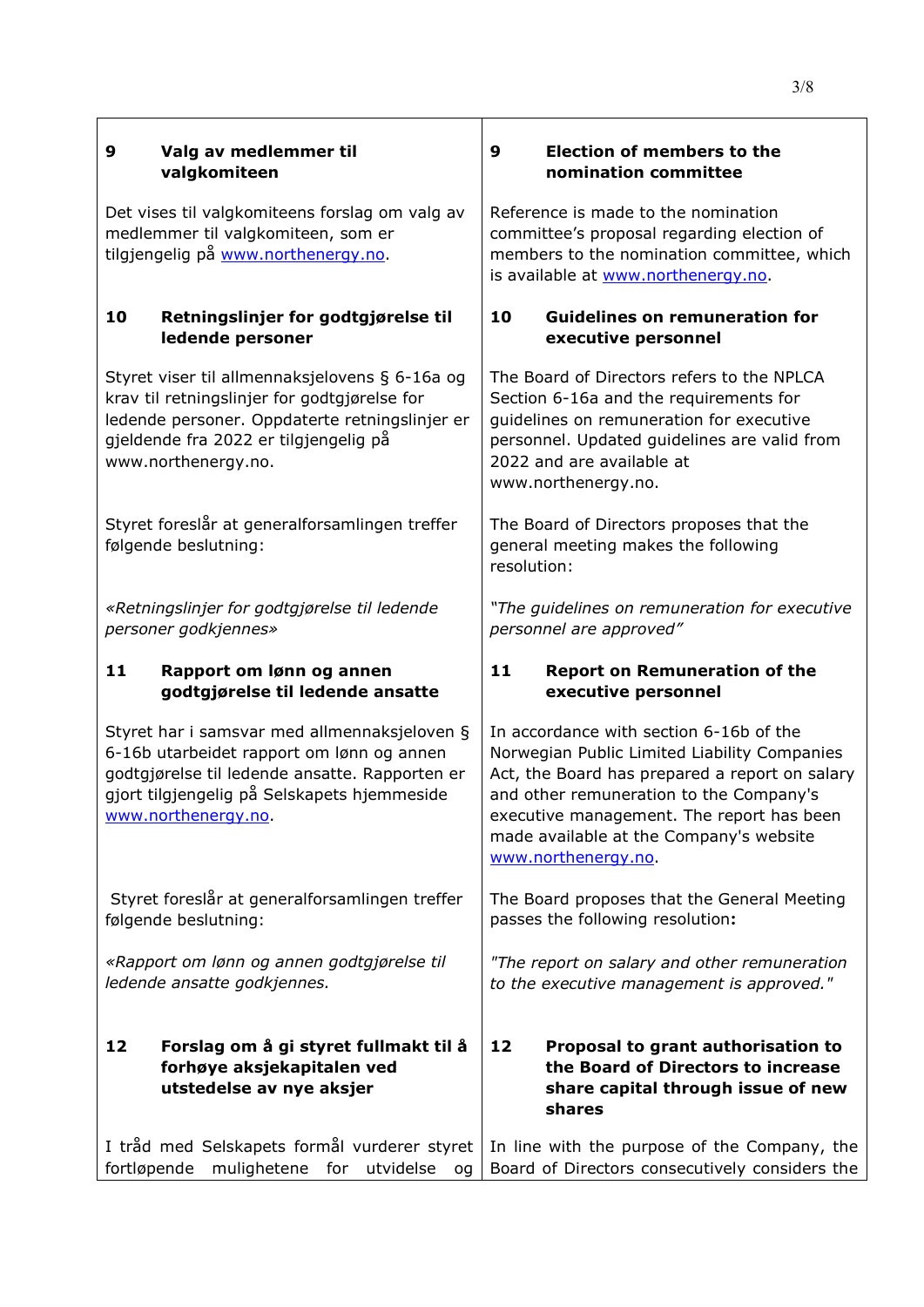| videreutvikling av Selskapets virksomhet.<br>Selskapet kan ha behov for kapital blant annet<br>ă<br>mulig<br>for<br>møte<br>forsering<br>av<br>investeringsprogram.<br>Av<br>hensyn<br>til<br>tidsaspektet og behov for fleksibilitet med<br>hensyn til oppgjørsform, er det ønskelig at<br>fullmakt<br>gjennom<br>styret,<br>fra<br>generalforsamlingen, gis mulighet til å styrke<br>egenkapitalen ved emisjon av nye aksjer mot<br>oppgjør i kontanter og/eller andre eiendeler<br>enn kontanter. For å ivareta formålet med<br>fullmakten, foreslår styret at aksjeeiernes<br>fravikes.<br>fortrinnsrett<br>skal<br>kunne | possibilities of expansion and development of<br>the Company's activity. The Company may<br>need capital inter alia to meet possible<br>acceleration of investment program. Due to the<br>time aspects and required flexibility in respect<br>of terms of settlement, the Board of Directors<br>wishes to be granted authorisation from the<br>general meeting to strengthen the equity<br>through issuing new shares against settlement<br>in cash and/or other assets than cash. In order<br>accommodate<br>the<br>purpose<br>of<br>the<br>to<br>authorisation, the Board of Directors proposes<br>that the shareholders' preference rights may be<br>deviated from. |
|-------------------------------------------------------------------------------------------------------------------------------------------------------------------------------------------------------------------------------------------------------------------------------------------------------------------------------------------------------------------------------------------------------------------------------------------------------------------------------------------------------------------------------------------------------------------------------------------------------------------------------|------------------------------------------------------------------------------------------------------------------------------------------------------------------------------------------------------------------------------------------------------------------------------------------------------------------------------------------------------------------------------------------------------------------------------------------------------------------------------------------------------------------------------------------------------------------------------------------------------------------------------------------------------------------------|
| Fullmakten er tidsbegrenset og vil utløpe ved<br>kommende generalforsamling.                                                                                                                                                                                                                                                                                                                                                                                                                                                                                                                                                  | The authorization is time-limited and will expire<br>at the coming general meeting.                                                                                                                                                                                                                                                                                                                                                                                                                                                                                                                                                                                    |
| Styret foreslår at generalforsamlingen treffer<br>følgende vedtak:                                                                                                                                                                                                                                                                                                                                                                                                                                                                                                                                                            | The Board of Directors proposes that the<br>makes<br>following<br>general<br>meeting<br>the<br>resolution:                                                                                                                                                                                                                                                                                                                                                                                                                                                                                                                                                             |
| a) "Styret gis fullmakt til, i en eller flere<br>omganger, å forhøye aksjekapitalen<br>med totalt inntil NOK 11.904.706 ved<br>utstedelse av inntil 11.904.706 nye<br>aksjer pålydende NOK 1. Tegningskurs<br>og andre tegningsvilkår fastsettes av<br>styret.                                                                                                                                                                                                                                                                                                                                                                | a) "The Board is granted authorisation to,<br>in one or more occurrences, increase the<br>share capital by a total of up to NOK<br>11,904,706 by issuing up to<br>11,904,706 new shares each with a par<br>value of NOK 1. The subscription price<br>and other subscription terms will be<br>decided by the Board.                                                                                                                                                                                                                                                                                                                                                     |
| <b>b)</b> Fullmakten<br>skal<br>også<br>omfatte<br>kapitalforhøyelse mot innskudd i andre<br>eiendeler enn penger eller rett til å<br>pådra selskapet særlige plikter.                                                                                                                                                                                                                                                                                                                                                                                                                                                        | <b>b)</b> The power of attorney shall<br>also<br>comprise<br>increase<br>with<br>capital<br>settlement in other assets than cash or<br>the right to incur special obligations on<br>the company.                                                                                                                                                                                                                                                                                                                                                                                                                                                                       |
| c) Aksjonærenes<br>fortrinnsrett<br>etter<br>allmennaksjeloven § 10-4 kan fravikes<br>av styret.                                                                                                                                                                                                                                                                                                                                                                                                                                                                                                                              | c) The shareholders' preference rights<br>pursuant to the NPLCA section 10-4 may<br>be deviated from.                                                                                                                                                                                                                                                                                                                                                                                                                                                                                                                                                                  |
| d) Fullmakten skal omfatte beslutning om<br>fusjon, jf. allmennaksjeloven § 13-5.                                                                                                                                                                                                                                                                                                                                                                                                                                                                                                                                             | d) The power of attorney shall comprise<br>merger resolution, cf. the<br>NPLCA<br>Section 13-5.                                                                                                                                                                                                                                                                                                                                                                                                                                                                                                                                                                        |
| e) Fullmakten gjelder frem til ordinær<br>generalforsamling i 2023, dog senest til<br>30. juni 2023."                                                                                                                                                                                                                                                                                                                                                                                                                                                                                                                         | e) The power of attorney will be in force<br>until the ordinary general meeting in                                                                                                                                                                                                                                                                                                                                                                                                                                                                                                                                                                                     |

4/8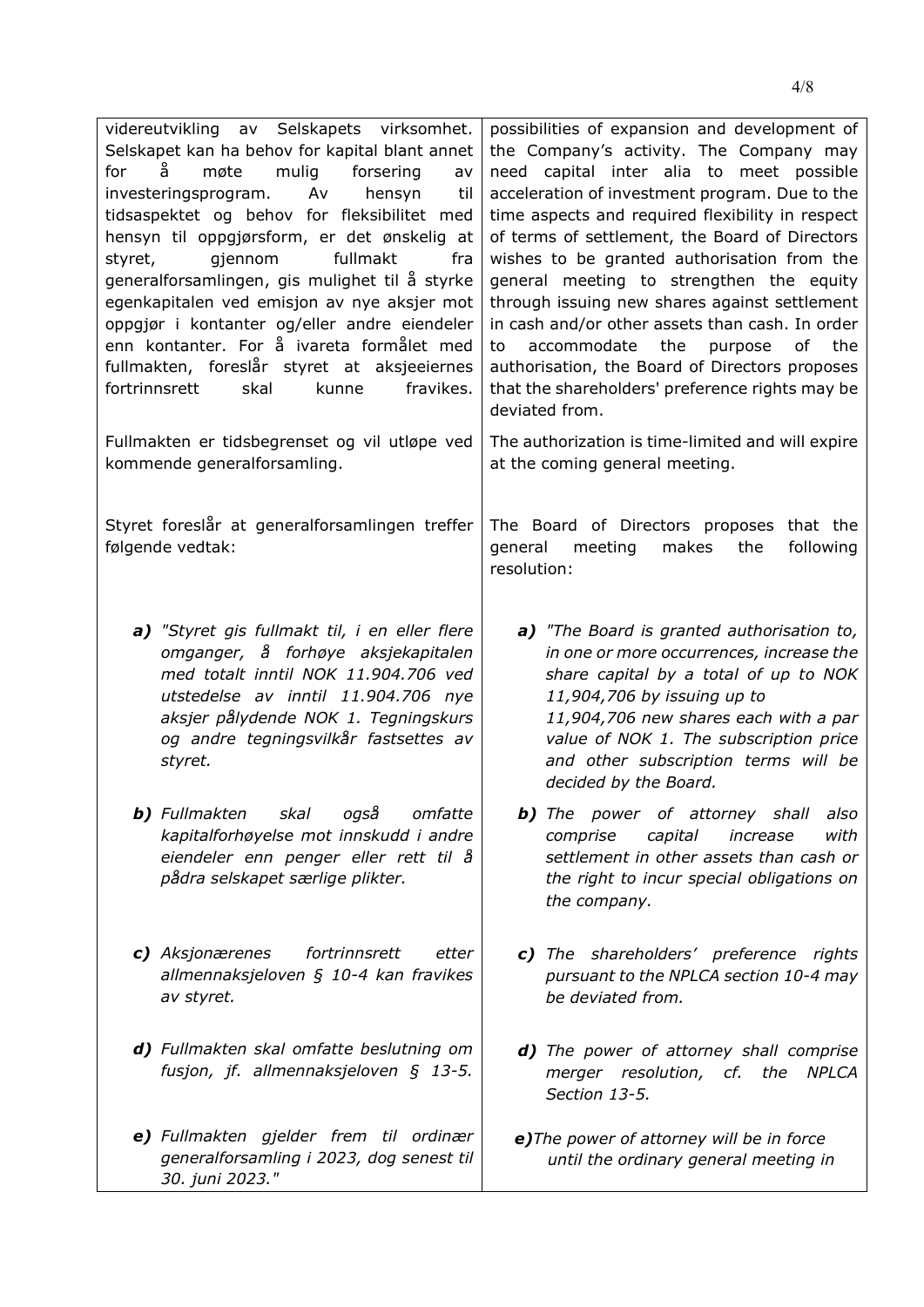### **13 Forslag om styrefullmakt til erverv av egne aksjer**

Styret foreslår at generalforsamlingen gir styret fullmakt til å erverve egne aksjer. Formålet med fullmakten er å gi Selskapet mulighet til å erverve aksjer i situasjoner hvor dette vil være i Selskapets interesse, herunder for å sikre tilstrekkelig dekning av aksjer under Selskapets bonusprogram.

Styret foreslår at generalforsamlingen treffer følgende beslutning:

*"1. Styret gis fullmakt til å erverve Selskapets egne aksjer med en samlet pålydende verdi på inntil NOK 11.904.706, hver aksje pålydende NOK 1. Selskapet kan bare erverve egne aksjer forutsatt at samlede pålydende verdi av beholdningen av egne aksjer etter ervervet ikke overstiger 10 % av Selskapets til enhver tid gjeldende aksjekapital, og at samlet kjøpesum for aksjene ikke overstiger rammen av de midler Selskapet kan benytte til utdeling av utbytte etter allmennaksjeloven § 8-1.* 

*2. Laveste pris som kan betales for hver aksje er NOK 0,5 og høyeste pris er NOK 6. Styret skal primært søke å gjennomføre tilbakekjøp av egne aksjer som markedstransaksjoner til markedskurs, men dette kan fravikes innenfor gjeldende børs- og verdipapirrettslige regler.* 

*3. Styret fastsetter innenfor rammen av verdipapirhandel- og aksjelovgivningens likebehandlingsprinsipp, jf. allmennaksjeloven § 6-28 første ledd og verdipapirhandelloven § 5-14, på hvilke måter egne aksjer kan erverves eller avhendes.* 

*2023, however 30 June 2023 at the latest."*

#### **13 Proposal to authorise the Board of Directors to acquire the Company's own shares**

The Board of Directors proposes that the general meeting grants the Board of Directors an authorisation to acquire treasury shares. The purpose of this authorisation is to give the Company an opportunity to purchase shares in situations where it would be in the Company's interest, inter alia to secure the sufficient number of shares under the Company's bonus program.

The Board of Directors proposes that the general meeting makes the following resolution:

*"1. The Board of Directors is hereby authorised to acquire the Company's own shares up to an aggregate nominal value of NOK 11,904,706, each with a par value of NOK 1. The Company may not purchase shares in the Company if the aggregate nominal value of the shares owned by the Company exceeds 10% of the Company's share capital at the time of the purchase, nor if the aggregate purchase price for the shares exceeds the amount which may be distributed as dividends in accordance with the NPLCA Section 8-1.* 

*2. The lowest price to be paid per share shall be NOK 0.5 and the highest price per share shall be NOK 6. The Board of Directors shall primarily seek to conduct the share buy-back through market transactions at market price, this can however be deviated from within the limits of applicable stock exchange and securities regulations.* 

*3. With due consideration of the principle of equal treatment in the securities- and company legislation, cf. the NPLCA Section 6- 28 first paragraph and the Securities Trading Act Section 5-14, the Board of Directors determines how the shares in the Company may be purchased or disposed.*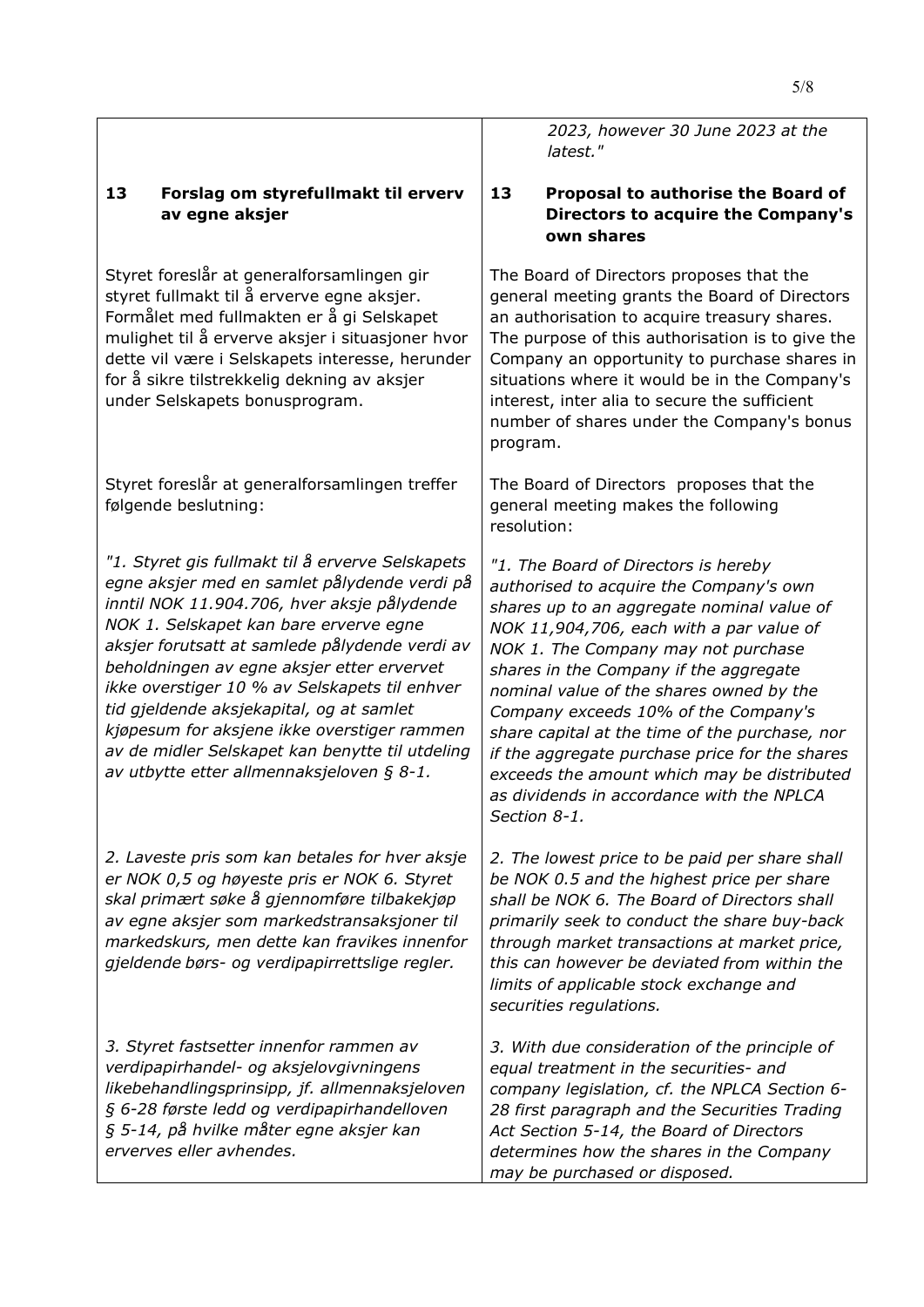*4. Fullmakten skal gjelde til ordinær generalforsamling i 2023, likevel senest til 30. juni 2023."*  **\*\*\***  *4. The authorisation shall be valid until the ordinary general meeting in 2023, however no later than until 30 June 2023."*  **\*\*\***  North Energy ASA er et allmennaksjeselskap, og allmennaksjeloven gjelder for Selskapet. Selskapet har utstedt totalt 119.047.065 aksjer og hver aksje har én stemme. I samsvar med Selskapets vedtekter har kun de av Selskapets aksjonærer som er registrert i Verdipapirsentralens (VPS) aksjeeierregister den femte virkedagen før generalforsamlingen, det vil si den 2. mai 2022, rett til å møte og avgi stemme på generalforsamlingen. Nevnte aksjonærer som ønsker å møte, bes melde dette snarest mulig på vedlagte påmeldingsskjema og senest innen 5. mai 2022 kl. 16.00 til: North Energy ASA is a public limited company subject to the rules of the NPLCA. In total the Company has issued 119,047,065 shares, each share having one vote. In accordance with the Company's articles of association only shareholders registered in the shareholders register with the Norwegian Registry of Securities (VPS/ Verdipapirsentralen) five working days prior to the general meeting, i.e. on 2 May 2022, have the right to attend and vote at the general meeting. The said shareholders who want to attend is requested to register attendance as soon as possible and by 5 May 2022 at 16:00 at the latest by using the attached registration form and send it to: North Energy ASA c/o DnB Bank ASA, Verdipapirservice, NO-0021 OSLO, eller til email: **genf@dnb.no.** North Energy ASA c/o DnB Bank ASA, Verdipapirservice, NO-0021 OSLO, or by email to [genf@dnb.no.](mailto:genf@dnb.no) Forvalter for aksjer som er registrert på særskilt NOM konto (forvalterregistrert), kan ikke møte eller stemme på generalforsamlingen for disse aksjene. Aksjeeier må, for å kunne møte og stemme på generalforsamlingen, overføre aksjene fra NOM kontoen til en VPSkonto i eget navn innen fristen for innføring i VPS som angitt ovenfor. A custodian for shares registered at special nominee account, cannot attend the general meeting or vote for the shares in question. If the beneficial shareholder wants to attend the general meeting and vote for its shares, the shares must be transferred from the NOM account to a VPS account in the shareholder's own name within the time limit for registration in VPS as set out above. Enhver aksjeeier kan møte ved fullmektig med skriftlig og datert fullmakt. Ved fullmakter in blanco vil Selskapet oppnevne styrets leder eller den han utpeker som fullmektig. Fullmakter bes oversendt North Energy ASA c/o DnB Bank ASA, Verdipapirservice, NO-0021 OSLO, eller ved email [genf@dnb.no](mailto:genf@dnb.no) innen 5. mai 2022 kl. 16.00. Dette for å lette avviklingen av generalforsamlingen. A shareholder can meet by proxy holding a written and dated power-of-attorney. Powersof-attorney in blanco will appoint the Chairman as proxy or a person that he appoints. Powersof-attorney are requested to be submitted to North Energy ASA c/o DnB Bank ASA, Verdipapirservice, NO-0021 OSLO, or by email to [genf@dnb.no](mailto:genf@dnb.no) by 5 May 2022 at 16:00. This in order to ease the proceedings of the general meeting.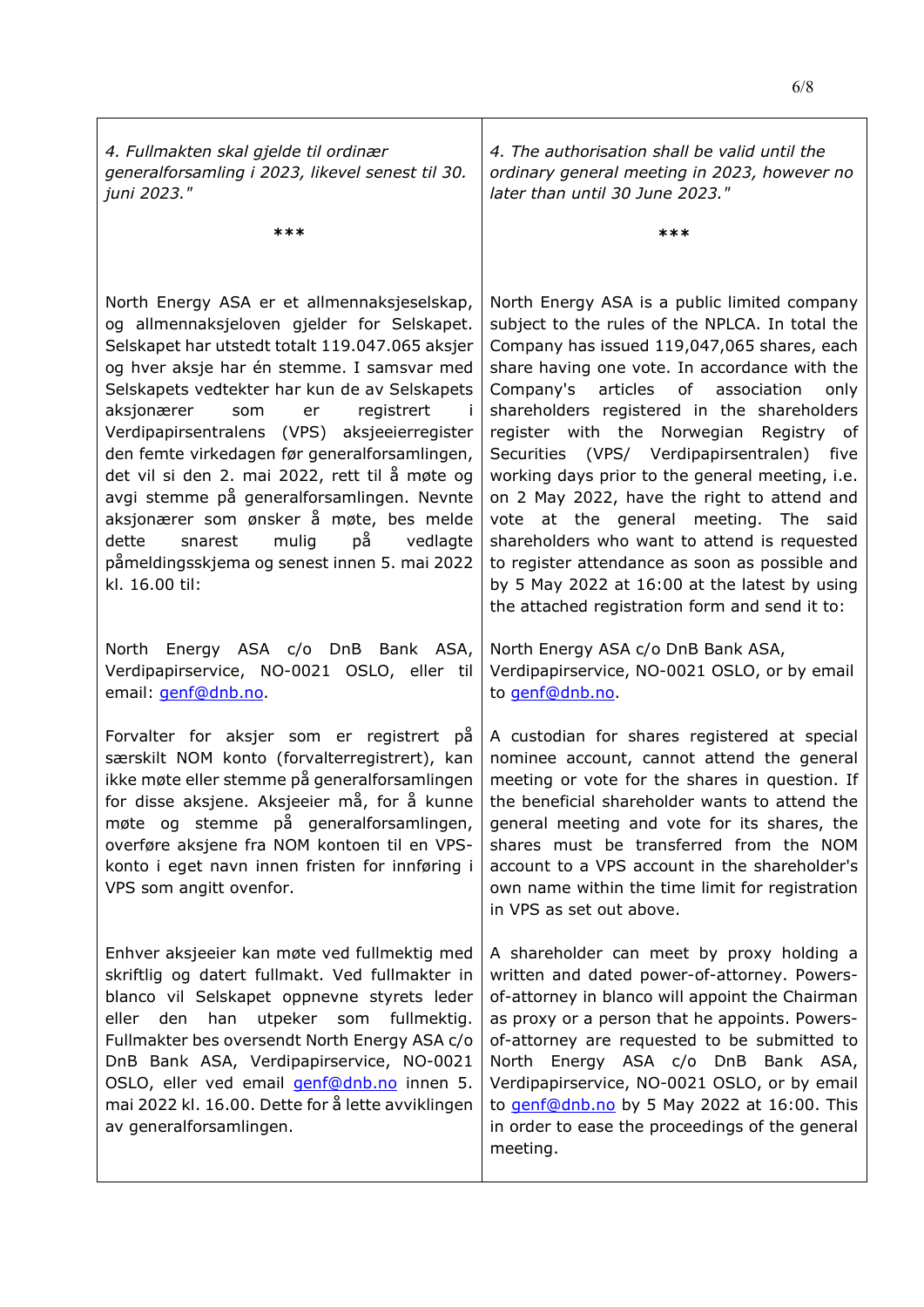| Påmeldings- og fullmaktsskjema vedlegges<br>innkalling<br>рă<br>denne<br>og<br>er<br>tilgjengelig<br>Selskapets internettsider.                                                                                                                                                                                                                                                                                                                                                                                                                                                                                                                                                                                                                                                                            | Registration form and power of attorney are<br>available as attachments to this notice and on<br>the Company's website.                                                                                                                                                                                                                                                                                                                                                                                                                                                                                                                                                                               |
|------------------------------------------------------------------------------------------------------------------------------------------------------------------------------------------------------------------------------------------------------------------------------------------------------------------------------------------------------------------------------------------------------------------------------------------------------------------------------------------------------------------------------------------------------------------------------------------------------------------------------------------------------------------------------------------------------------------------------------------------------------------------------------------------------------|-------------------------------------------------------------------------------------------------------------------------------------------------------------------------------------------------------------------------------------------------------------------------------------------------------------------------------------------------------------------------------------------------------------------------------------------------------------------------------------------------------------------------------------------------------------------------------------------------------------------------------------------------------------------------------------------------------|
| En aksjeeier har rett til å få behandlet spørsmål<br>på generalforsamlingen dersom disse er meldt<br>skriftlig til<br>styret minst 28<br>dager før<br>generalforsamlingen avholdes sammen med et<br>forslag til beslutning eller en begrunnelse for at<br>spørsmålet settes på dagsordenen. Aksjeeiere<br>har i tillegg i henhold til allmennaksjeloven § 5-<br>15 rett til på generalforsamlingen å kreve<br>fremlagt opplysninger om forhold som kan<br>innvirke på bedømmelsen av saker som etter<br>fra<br>forslag<br>styret<br>skal<br>avgjøres<br>av<br>generalforsamlingen,<br>samt<br>Selskapets<br>økonomiske stilling<br>og andre saker<br>som<br>generalforsamlingen<br>skal<br>behandle,<br>med<br>mindre de opplysninger som kreves ikke kan<br>gis uten uforholdsmessig skade for Selskapet. | A shareholder has the right to have questions<br>addressed at the general meeting provided that<br>these are submitted in writing to the Board of<br>Directors at least 28 days prior to the general<br>meeting together with a proposed resolution or<br>the reason for addressing the question at the<br>general meeting. Pursuant to the NPLCA<br>Section 5-15 the shareholders are in addition<br>entitled to, in the general meeting, request<br>information on matters that may affect the<br>assessment of matters that the Board proposes<br>are determined by the general meeting, unless<br>the information requested cannot be given<br>without disproportionate damage to the<br>Company. |
| Aksjeeiere har rett til å ta med rådgiver, og kan<br>gi talerett til én rådgiver.                                                                                                                                                                                                                                                                                                                                                                                                                                                                                                                                                                                                                                                                                                                          | Shareholders have the right to be assisted by<br>an adviser, and may give one adviser the right<br>to speak.                                                                                                                                                                                                                                                                                                                                                                                                                                                                                                                                                                                          |
| Styret har i tråd med vedtektenes § 6 besluttet<br>dokumenter som<br>skal<br>behandles<br>рă<br>at<br>generalforsamlingen, skal gjøres tilgjengelig på<br>Selskapets internettsider i stedet for å sendes<br>ut sammen med innkallingen. Dette gjelder<br>også dokumenter som etter lov skal ligge ved<br>til<br>innkallingen<br>generalforsamlingen.<br>Den<br>enkelte aksjeeier har likevel krav på å få<br>dokumentene kostnadsfritt tilsendt, dersom<br>vedkommende henvender seg til Selskapet.<br>Det vises til www.northenergy.no, hvor det er<br>inntatt informasjon om hvorledes aksjeeier kan<br>få tilsendt saksdokumentene.                                                                                                                                                                    | In accordance with section 6 in the articles of<br>association the Board has determined that<br>documents to be discussed at the general<br>meeting will be available on the Company's<br>website instead of sending them with the notice<br>of the general meeting. This also applies to<br>documents that pursuant to the law shall<br>accompany the notice of the general meeting.<br>The individual shareholder is, however, entitled<br>to receive the documents by ordinary mail free<br>of charge, upon request. Reference is made to<br>www.northenergy.no, where information about<br>the<br>shareholder<br>how<br>request the<br>may<br>documents is included.                              |
| Informasjon<br>vedrørende<br>den<br>ordinære<br>generalforsamlingen,<br>herunder<br>denne<br>innkallingen med følgende vedlegg, kan finnes<br>på www.northenergy.no:                                                                                                                                                                                                                                                                                                                                                                                                                                                                                                                                                                                                                                       | Information regarding the ordinary general<br>meeting, including this notice of general<br>meeting with the following attachments, is<br>available on www.northenergy.no:                                                                                                                                                                                                                                                                                                                                                                                                                                                                                                                             |
| Påmeldingsskjema<br>1.<br>Fullmaktsskjema<br>2.<br>Valgkomiteens innstilling<br>3.                                                                                                                                                                                                                                                                                                                                                                                                                                                                                                                                                                                                                                                                                                                         | Attendance form<br>1.<br>2.<br>Power of attorney<br>3.<br>proposals<br>nomination<br>The<br>from<br>the<br>committee                                                                                                                                                                                                                                                                                                                                                                                                                                                                                                                                                                                  |